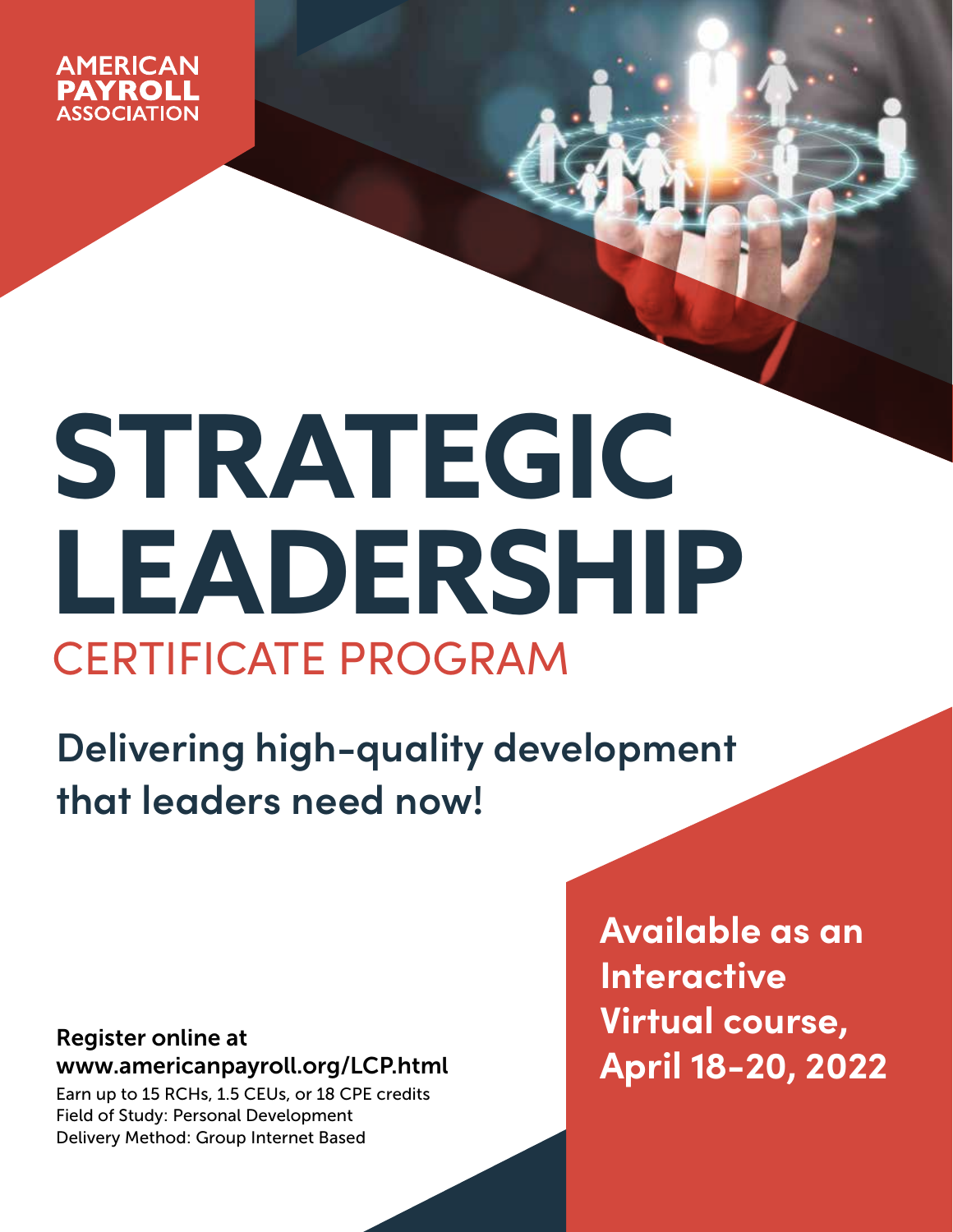# With interactive discussions and hands-on training, strive to be a dynamic leader by:

- Communicating your vision and aligning it with the organizational strategy
- Seeking self-awareness and understanding the impact of emotional intelligence
- Building relationships and successfully interacting with multiple generations
- Developing a personal branding statement
- Managing change in an ever-changing climate
- Exploring the eight-step decision making process

As constant changes in technology and legislative issues present themselves, it's **crucial for professionals to adapt to the shifting demands of successful leadership.** The world in which we live and work is not static; neither should today's leaders be.

**The Strategic Leadership Certificate Program**, offered by APA, **understands the dynamic world that leaders face daily** and seeks to promote personal and professional growth. This unique two-anda-half-day program highlights the **myriad qualities of decisive** 

**leadership**, including effective communication and decision making.

**The Strategic Leadership Certificate Program** arms you with the knowledge, resources, and skills necessary to **face challenges, inspire others, and deliver remarkable results.** Upon completion of the course, you'll have the required skills to lead teams through today's ever-changing environment.

Attendees from previous programs have come from companies such as Cox Enterprises, DaVita, Cisco Systems, and Kaiser Permanente.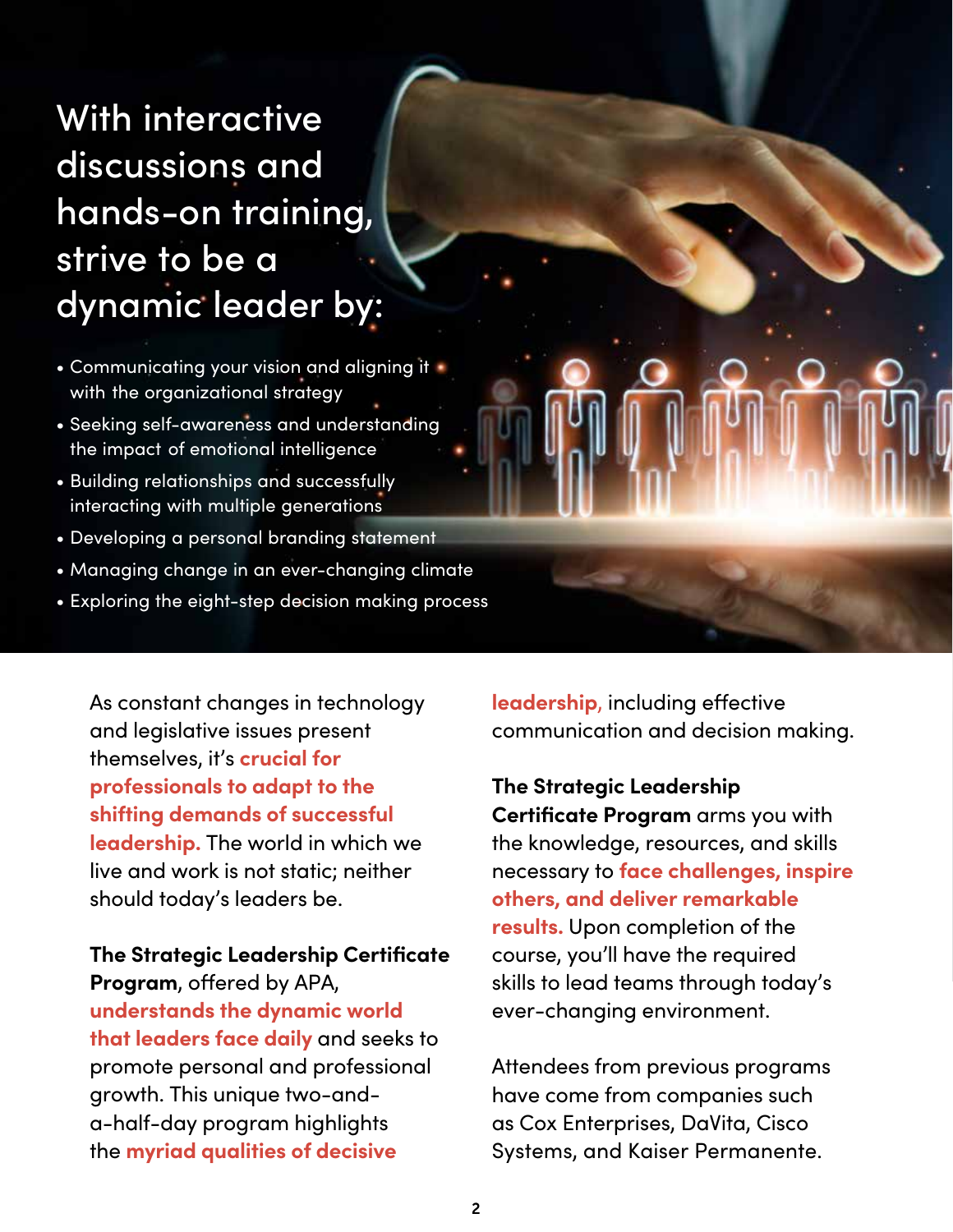# **LEARNING MODULES**\*



## MODULE 1: INTRODUCING CORE LEADERSHIP COMPETENCIES

Leaders — and aspiring leaders — are all concerned with developing the competencies needed to become a more effective leader. Identify the core competencies that define a great leader and how to adapt your leadership style to improve effectiveness.

#### MODULE 2: THE VALUE OF THE VISION

Leadership qualities include thinking about and developing a vision for the future. Leaders share a dream and direction that others want to accept and follow. Beyond written organizational mission and vision statements, discover how the leadership vision floods the workplace through the actions, beliefs, values, and goals of the organization.

## MODULE 3: BUILDING AND MAINTAINING RELATIONSHIPS

Good working relationships are imperative to our professional circles. Effective interpersonal relationships with customers, suppliers, employees, and key stakeholders contribute to the foundation of success and satisfaction with your job and your career. Identify how behavior and leadership styles help develop strong teams, and how to strengthen and maintain relationship building.

## MODULE 4: COMMUNICATING EFFECTIVELY AND CONFIDENTLY

Being an effective communicator is one of the essential skills you must develop to succeed and grow in your career. As you rise in responsibility, your ability to deliver clear messages effectively and confidently is vital. Discover how your communication skills will impact the way you are perceived, and how they will play a large part in your credibility and promotability to senior roles.

#### MODULE 5: LEADING THE TEAM THROUGH CHANGE

Leaders have a critical role in making change happen. Leaders of teams, projects, departments, and other functions are in a unique and powerful position to translate the vision from the C-Suite to the ground troops and help direct reports navigate the emotions of change and transition. Your goal is to generate alignment and commitment for the change effort to be successful.



#### MODULE 6: EFFECTIVE DECISION-MAKING

It is inevitable that leaders, no matter what type, will be faced with making many different decisions. Start to improve your decision-making skills by focusing more on the process that leads to the decision, rather than on the decision itself.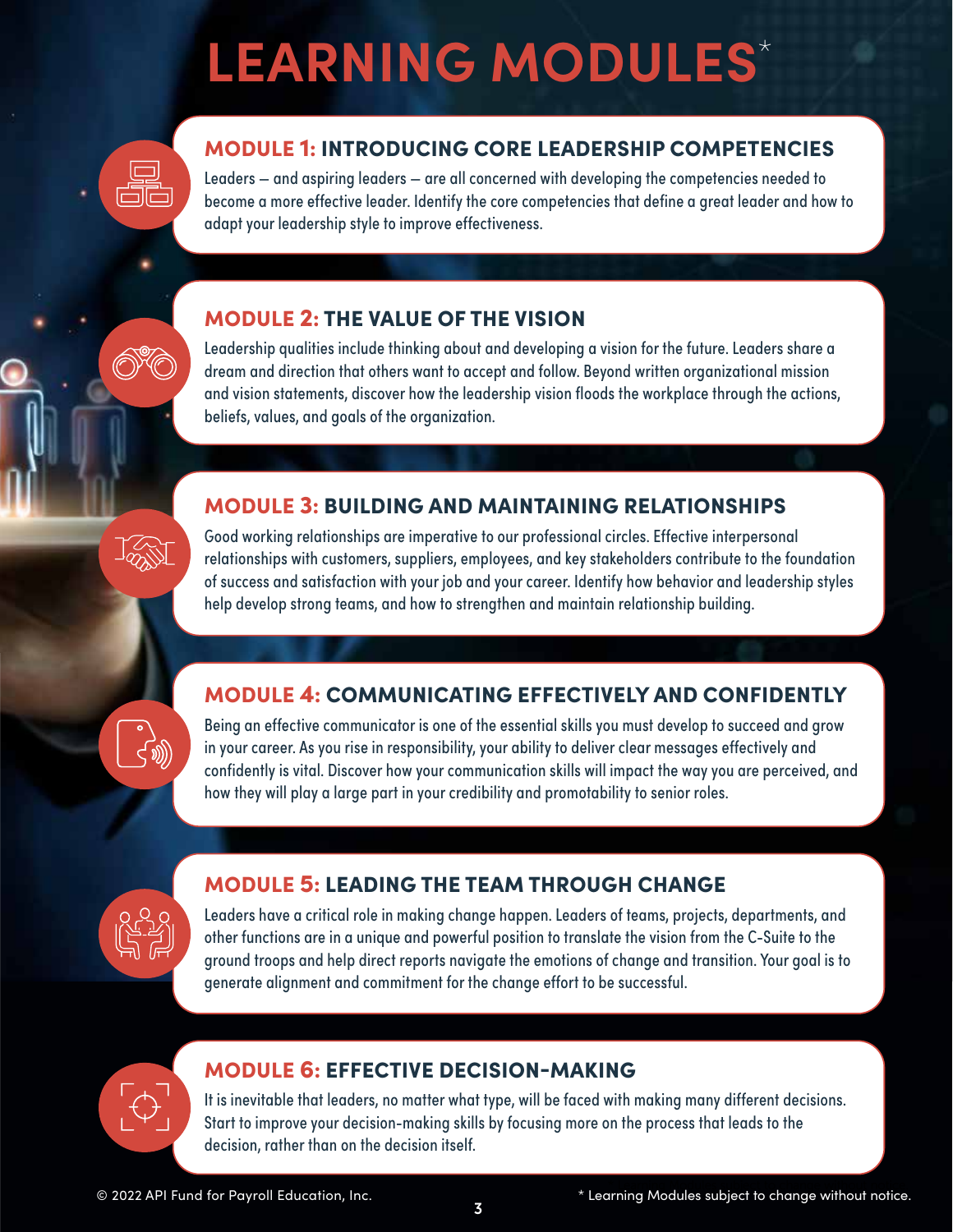# **LEARNING MODULES**\*

#### MODULE 7: DELIVERING RESULTS

Knowing precisely what you want to achieve helps gain the desired results of any business project. Establish the steps required to define your project objectives, clarify the scope of what needs to be accomplished, and develop the plan to execute it. Avoiding project planning with the attempt to save time or money will only produce additional headaches.

#### MODULE 8: UNDERSTANDING THE EMOTIONAL IMPACT

Everyone experiences emotions, but few can accurately identify them as they occur. Recognize your own triggers and emotions as well as those of others. Discern between different feelings and label them appropriately by using your emotional intelligence to guide your thinking and behavior. Discover how managing or adjusting your emotions can help you achieve your goals.

## MODULE 9: INTERACTING WITH MULTIPLE GENERATIONS

Generational diversity has excellent potential — growing and learning from each other's ideas and experiences — but the potential for conflict and misunderstanding is ever-present. Understanding the attributes of each generation is essential for leaders to harness different working styles, boost collaboration and creativity, and provide insights to engage the entire workforce.

 $0.90$ 

#### MODULE 10: LEADING AUTHENTICALLY

Authentic leaders are self-aware, knowing their strengths, limitations, and emotions. They recognize their biases, embrace diverse thinking styles, promote inclusive leadership, and build cross-cultural awareness among teams. Made from the heart, decisions create honest relationships, trust, and support. Authenticity improves individual and team performance and builds strong character.

\* Learning Modules subject to change without notice. \* Learning Modules subject to change without notice.

#### Course Information and Policies

**Your registration includes:**

- A PDF of the course workbook
- Up to 15 RCHs, 1.5 CEUs, or 18 CPE credits

**Schedule:** You will receive email confirmation of your registration and class date after payment has been processed.

**Credit for Recertification and Continuing Education:** The American Payroll Association is registered with the National Association of State Boards of Accountancy (NASBA) as a sponsor of continuing professional education on the National Registry of CPE Sponsors. State boards of accountancy have final authority on the acceptance of individual courses for CPE credit. Complaints regarding registered sponsors may be submitted to the National Registry of CPE Sponsors through its website: [www.learningmarket.org](http://www.learningmarket.org). APA's sponsor identification number is 103152. No prerequisites or advance preparation required. Delivery method: Group Internet Based.

Course level: Overview. **Field of Study:** Personal Development = 18 CPE credits. CPE Complaint Resolution Policy: The APA will make every effort to resolve complaints regarding NASBA compliance within a reasonable amount of time and in a confidential manner. A formal complaint must be submitted in writing and must set forth a statement of the facts and the specific remedy sought.

**Submit CPE complaints to:** American Payroll Association, Attn: Certification, 660 North Main Avenue, Suite 100, San Antonio, TX 78205-1217. Certification: (210) 226-4600. We have registered with the Texas State Board of Public Accountancy to meet the requirements of the continuing professional education rules covering maintenance of attendance records, retention of program outlines, qualifications of instructors, program content, physical facilities and length of class hours. This registration agreement does not constitute an endorsement by the Board as to the quality of the program or its contribution to the professional competence of the licensee.

Recertification Credit Hours (RCH) are awarded by the APA for preapproved payroll learning events.